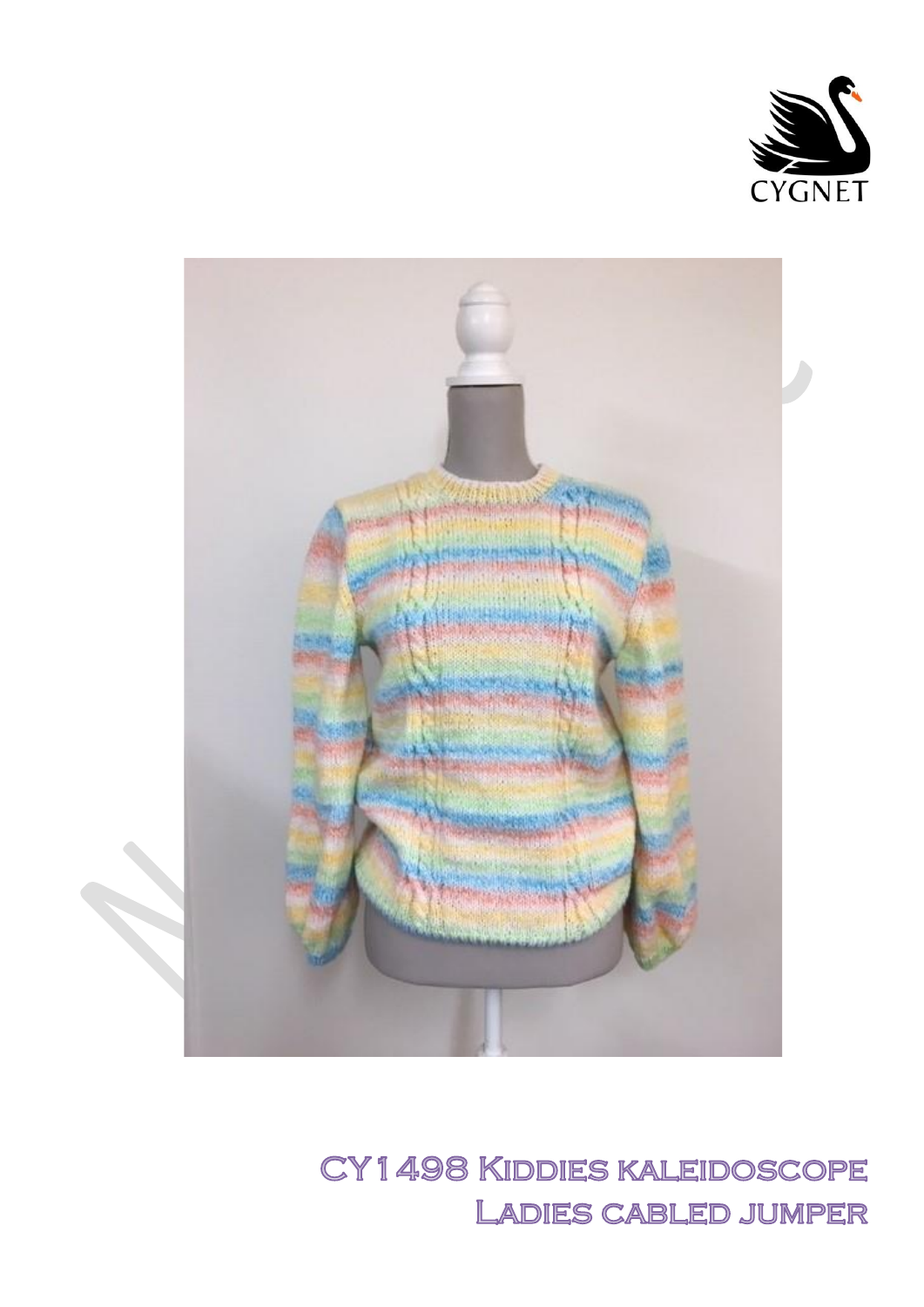| <b>Abbreviations:</b> |                                                                                                      |
|-----------------------|------------------------------------------------------------------------------------------------------|
| K: Knit               | dec: decrease by working 2 sts together                                                              |
| P: Purl               | stst: stocking stitch (1 row K, 1 row P)                                                             |
| St: stitch            | beg: beginning                                                                                       |
| Tog: together         |                                                                                                      |
|                       | $\bigcirc$ are a subsequently results and solution in the subsequently $\bigcirc$ and the $\bigcirc$ |

C4F : slip next 2 sts to cable needle and hold at front of work , K2 then K2 from cable needle T3F : sl next 2 sts onto cable needle and hold at front of work, P next st then K sts from cable needle T3B : sl next st onto cable needle and hold at back of work, k next 2sts then P st from cable needle

#### **Measurements**

| To fit bust size            | 34 in             | 36 in                | 38 in             |
|-----------------------------|-------------------|----------------------|-------------------|
|                             | (86 cm)           | (91 cm)              | (97 cm)           |
| <b>Actual Measurement</b>   | 42 in             | 44 in                | 47 in             |
|                             | (107 cm)          | $(112 \text{ cm})$   | (119 cm)          |
| Length from top of Shoulder | 23 % in           | 23 <sup>1/2</sup> in | 23 % in           |
|                             | $(60 \text{ cm})$ | $(60 \text{ cm})$    | $(60 \text{ cm})$ |
|                             |                   |                      |                   |
| Sleeve Length approx.       | $152$ in          | <b>16 in</b>         | 16 % in           |
|                             | (40 cm)           | (41 cm)              | $(42 \text{ cm})$ |
| No. of 100g balls needed    | 4                 | 5                    | 6                 |
| Yorkshire Mix shade 257     |                   |                      |                   |
|                             |                   |                      |                   |

#### **Materials**

A pair 3.75mm (US5) and 4mm (US6) knitting needles. Cable needle. Stitch holders

#### **Tension**

19 sts and 27 rows to 10cm measured over stocking stitch on 4 mm (US 6) needles

#### **Cable Panel (worked over 14 sts)**

1 st row (RS) P1, K2, P2, C4F, P2, K2, P1 2<sup>nd</sup> row K1, P2, K2, P4, K2, P2, k1 3 rd row P1, K2, P2, K4 ,P2, K2, P1 4<sup>th</sup> row As 2<sup>nd</sup> row Rept last 4 rows once more then  $1^{st}$  and  $2^{nd}$  rows again 11<sup>th</sup> row P1 [T3F, T3B] twice, P1 12<sup>th</sup> row K2 [P4, K2] twice 13<sup>th</sup> row P2 [C4F, P2] twice 14th row As 12<sup>th</sup> row 15<sup>th</sup> row P1 [T3B, T3F] twice, P1 16<sup>th</sup> row As 2<sup>nd</sup> row 17<sup>th</sup> row As 1<sup>st</sup> row 18<sup>th</sup> row As 2<sup>nd</sup> row 19<sup>th</sup> row As 3<sup>rd</sup> row 20<sup>th</sup> row As 2<sup>nd</sup> row Rept these 20 rows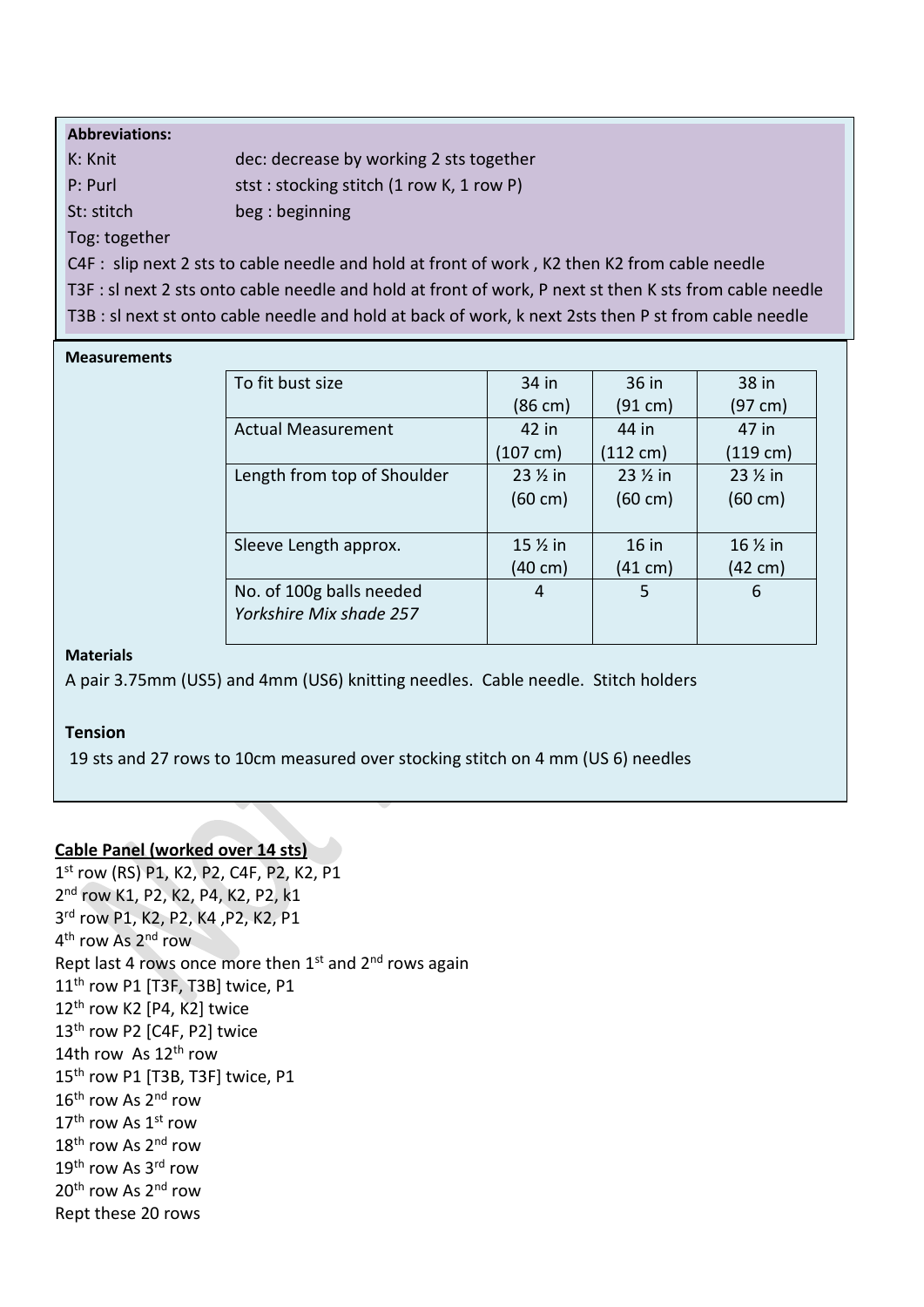## **Front**

With smaller needles cast on 100 (106, 112)sts. Work 8 rows in 1x1 rib. Change to larger needles **Row 1 (RS)** K24 (26, 28) work 1st row of Cable panel, K24 (26, 28), work 1st row of Cable panel again, K24 (26, 28). **Row 2** P24 (26, 28), work 2nd row of Cable panel, P24 (26, 28), work 2nd row of Cable panel again P24 (26, 28). These 2 rows set the pattern Continue as set from 3rd row of cable panel onwards for 37 cm (14 ½ in) or desired length ending with a WS row

# **Shape Armholes**

rows.

Keeping continuity of patt dec 1 st at each end of next 2 rows 96(102, 108) sts Dec 1 st at each end of the next and following 5 alternate rows 84 (90, 96) sts Continue to work straight n patt for a further 23

**Shape Neck**

**Row 1** (RS) Work 34 (37, 40) sts, turn and work on these sts only **Row 2** Patt to end **Row 3** Work to last 5 sts, K2tog, K3. 33(36,39)sts Dec at neck edge until 26 (29, 32) sts remain Continue straight in patt for a further 9 rows

## **Shape Left Shoulder**

Cast off 6 (7, 8) sts on every RS row until 8 sts rem

**Next Row** Patt to end Cast off

With RS facing rejoin yarn and slip centre 16 sts to a holder then patt to end. 34 (37, 40) sts

Complete as for left side reversing neck and shoulder shapings by working K3, SKPO at neck edge

## **Back**

With smaller needles cast on 100 (106, 112) sts. Work 8 rows in K1, P1 rib. Change to larger needles

Cont in stst until Back is dsmr length as Front ending with a WS row

## **Shape Armholes**

Dec 1 st at each end of next 2 rows 96 (102, 108) sts Dec 1 st at each end of the next and following 5 alternate rows 84( 90, 96 sts) Work straight for 19cm, ending with a WS row

# **Shape Shoulder and Back of Neck**

**Row 1** Cast off 6 (7, 8) sts, K18 (20, 22), K2tog, K3, turn. 22(24, 26) sts **Row 2** Purl **Row 3** Cast off 6 (7, 8) sts, K to last 5 sts, K2tog, K3. Rep Rows 2-3 once more Work 1 more row Cast off.

# **Shape Other Shoulder**

With RS facing, rejoin yarn to remaining sts, place next 26 sts on a holder, then K3, SKPO, K to end.

**Row 2 (WS)** Cast off 6 (7, 8) sts, P to end. **Row 3** K3, skpo, K to end.